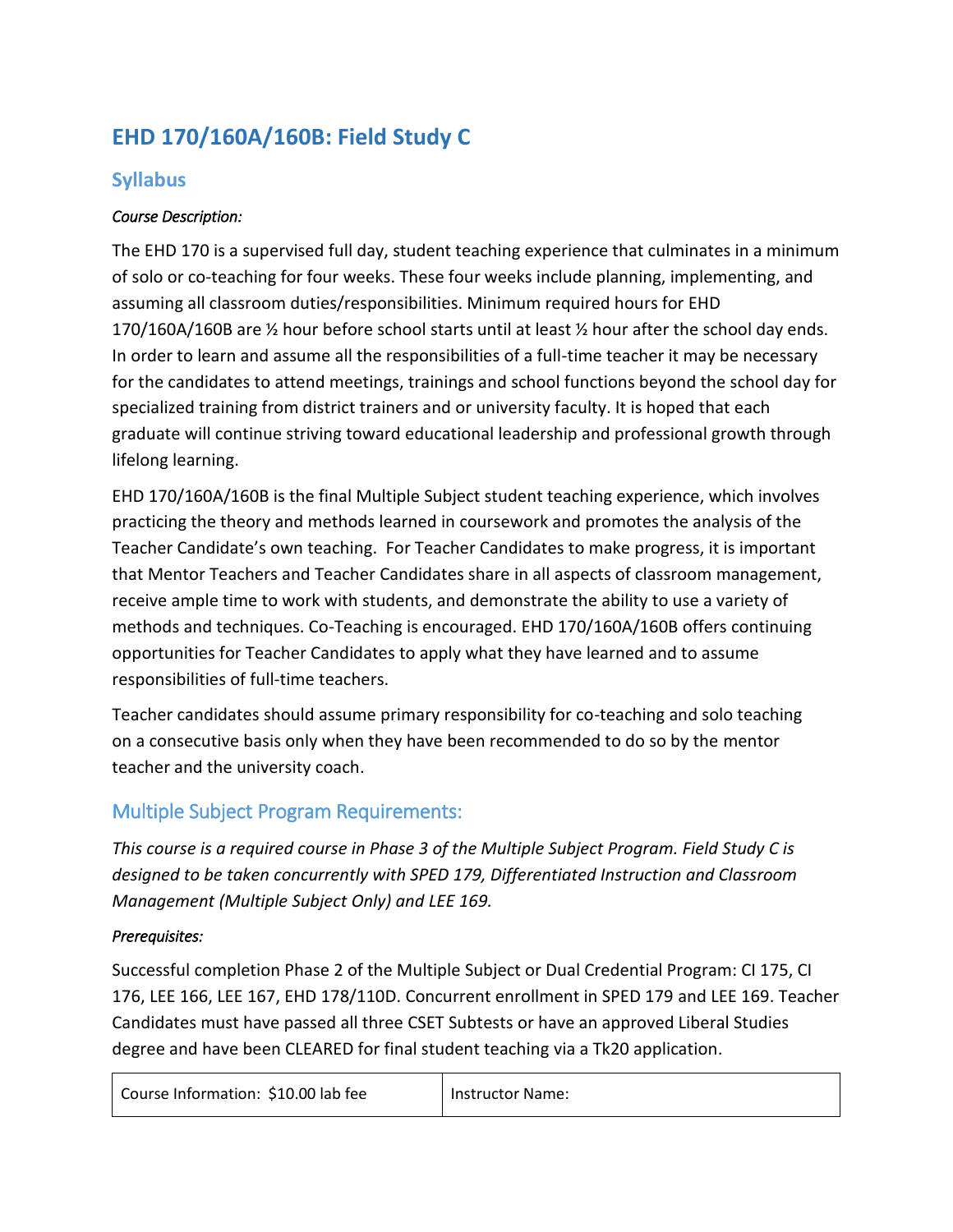| Units: 9 (5 each semester for 160A & B)               | Office Number: |
|-------------------------------------------------------|----------------|
| Time: Mon.-Fri. $8:00-4:00+$ Seminars as<br>assigned. | Email:         |
| Location: School Site:                                | Telephone:     |
| Website:                                              | Office Hours:  |

#### **Required Texts and Instructional Materials:**

- Multiple Subject Student Teaching Handbook
- Candidates may be required to access Canvas for syllabus, assignments, resources, etc. (The University provides free email accounts to all students. Internet accounts are available for a fee through [unWired Broadband](https://www.unwiredbb.com/) [\(https://www.unwiredbb.com/\)](https://www.unwiredbb.com/).
- Download or refer to the following standards on California Department of Education website:<http://www.cde.ca.gov/re/pn/fd/>

Common Core State Standards, *Mathematics and Science Content Standards, Visual and Performing Arts Content Standards, pre-kindergarten through grade twelve, Reading/Language Arts Frameworks for California Public Schools, 2000 Revised Edition Mathematics Framework for California Public Schools, History-Social Science for California Public Schools, Health Framework for California Public Schools, Physical Education for California Public Schools, English Language Development Standards for Public Schools, Core curriculum*

- An active Tk20 account
- FAST Manual

#### **Primary Learning Outcomes**

*The learning outcomes are aligned with the Standards of Quality and Effectiveness for Professional Teacher Preparation Programs adopted by the California Commission on Teacher Credentialing (CCTC), Teaching Performance Expectations (TPE), and the National Council for Accreditation of Teacher Education (NCATE) Standards, and the KSOEHD Dispositions: Reflection, Critical Thinking, Professional Ethics, Valuing Diversity, Collaboration, and Life-Long Learning.*

- Teacher Candidates will formulate specific pedagogical skills for the instruction of reading language arts, math, and science (TPE 1; NCATE 1.1, 1.3, 1.4, 1.7)
- Teacher Candidates will monitor student learning during instruction (TPE 2; NCATE 1.7).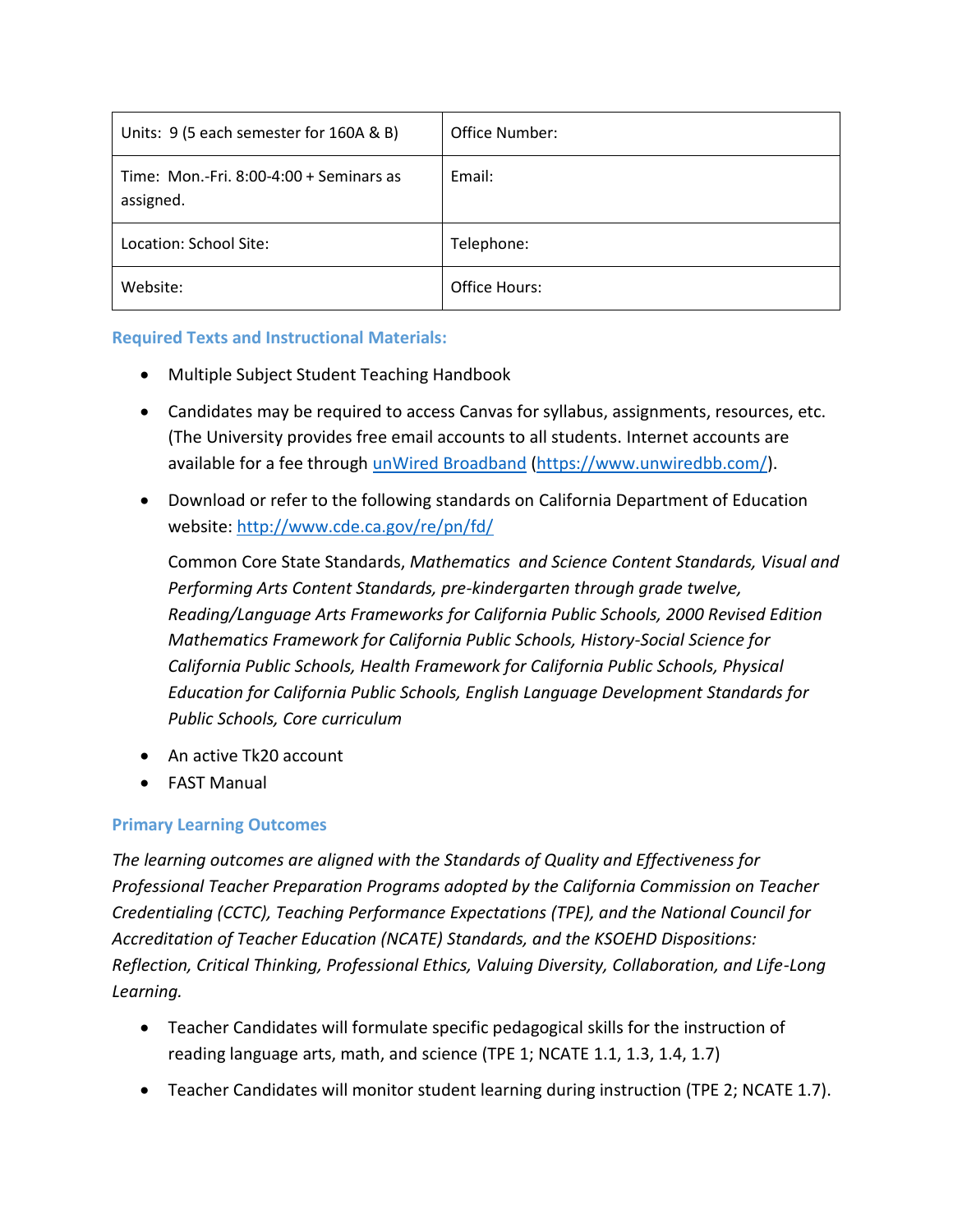- Teacher Candidates will interpret and use assessments for planning instruction (TPE 3; NCATE 1.7).
- Teacher Candidates will make content accessible (TPE 4; NCATE 1.3, 1.4).
- Teacher Candidates will engage students in the learning process (TPE 5; NCATE 1.3).
- Teacher Candidates will utilize developmentally appropriate teaching practices (TPE 6; NCATE 1.7).
- Teacher Candidates will apply pedagogical theories, principals and instructional practices for comprehensive instruction of English learners. (TPE 7; NCATE 1.6 Valuing Diversity)
- Teacher Candidates will draw upon an understanding of patterns of child and adolescent development to understand their students. (TPE 8; NCATE 1.4)
- Teacher Candidates plan instruction that is comprehensive in relation to the subject matter to be taught and in accordance with state-adopted academic content standards for students. (TPE 9; NCATE 1.1)
- Teacher Candidates will allocate instructional time to maximize student achievement in relation to state-adopted academic content standards for students, instructional goals and scheduled academic tasks. (TPE 10)
- Teacher Candidates will develop and maintain clear expectations for academic and social behavior and create a positive environment for learning. (TPE 11).
- Teacher Candidates will exhibit appropriate ethical and legal behavior (TPE 12; NCATE 1.6 Professional Ethics, Life Long Learning).
- Teacher Candidates will evaluate and reflect upon his/her own teaching practices for the purpose of improvement (TPE 13; NCATE 1.6 Refection, Life Long Learning 1.7).
- Teacher Candidate will utilize Co-Teaching strategies.

## **Examinations and Major Assignments:**

Teacher Candidates will be assessed through written work but the majority of assessments will be performance based. These performance-based assessments will verify the application of theory and research in making instructional decisions and improving pedagogical practices in the candidate's assigned classroom.

Teaching Sample Project (NCATE 1.1, 1.3, 1.4, 1.6, 1.7) Passing score of 2 or above

 Six Formal Lesson Observations by University Coach (NCATE 1.1, 1.3, 1.4, 1.6 Reflection, Critical Thinking, Life Long Learning)